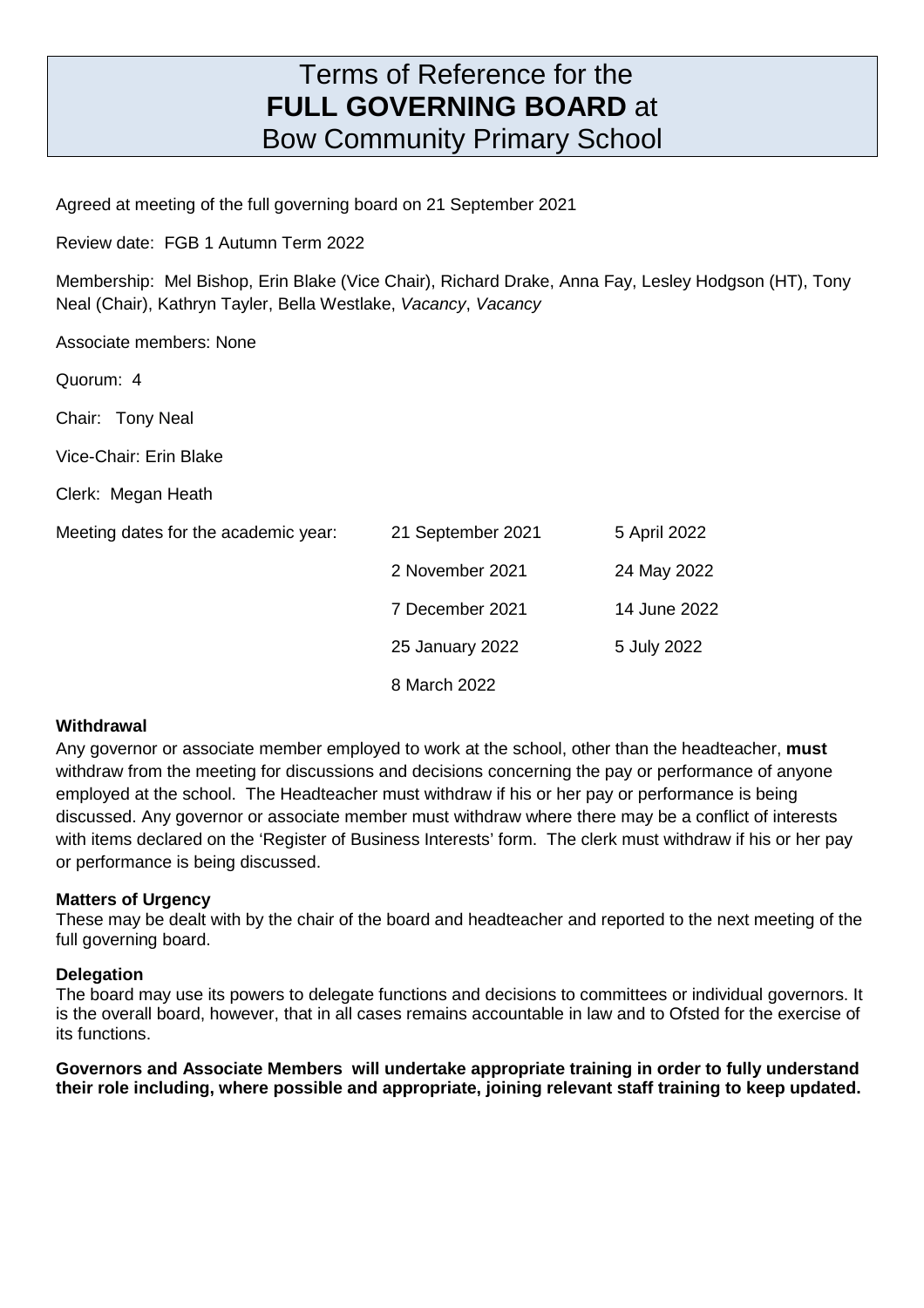### **Governance:**

Ensure focus on three core strategic functions:

- 1. Ensuring clarity of vision, ethos and strategic direction
- 2. Holding the headteacher to account for the educational performance of the school and its pupils, and the performance management of staff
- 3. Overseeing the financial performance of the school and making sure its money is well spent

To draw up the Instrument of Government and any amendments thereafter

To operate at all times in accordance with the requirements of the Education Act, the School Governance Regulations, the Local Authorities Scheme for Financing Schools and all other relevant legislation

To follow the agreed Governor's Code of Practice for our school

Elect (or remove) the Chair and Vice Chair.

To appoint (or dismiss) the Clerk to the Governing Board.

To hold at least 6 Full Governing Board meetings each year.

To appoint and remove Co-opted governors and any associate members.

To suspend or remove a governor.

To decide which functions of the Governing Board will be delegated and to whom.

To receive reports from any committee or individual to whom a delegation has been made and to consider whether any further action by the Governing Board is necessary.

To review the delegation arrangements annually.

To recruit new governors as vacancies arise.

To set up and publish a register of Governors' Business Interests. (Delegated to Clerk)

To review and approve a Governors' Expenses Policy.

To arrange a suitable induction process and mentoring for newly appointed or elected governors

To set meeting dates for the school year.

To audit individual and collective development needs and promote appropriate training.

To ensure the Headteacher provides such reports as requested by the Governing Board to enable it to undertake its role.

To read and sign the Keeping Children Safe in Education (KCSiE) annually.

To publish the structure and remit of the governing body and any committees including governor appointment details, term of office and attendance record.

# **General:**

Regularly review the vision and values of the school and ensure that these are shared with all stakeholders.

To take an active role in School Self Evaluation identifying success and areas requiring improvement.

To update and review regularly the School Development Plan, identifying monitoring opportunities for the governing Board.

To review regularly how the school is regarded by pupils and parents.

To understand the performance of the school in learning and teaching, being aware of areas for action, and providing constructive challenge to the Headteacher to drive improvement

To ensure the school has in place all statutory policies and to keep these under regular review, consulting with representative stakeholders as appropriate.

To approve policies on review.

To ensure that the school does not discriminate against pupils, job applicants or staff on the basis of race, religion, gender, age disability or sexual orientation.

To ensure that the governing Board complies with all other legal duties placed upon them.

To be available and respond to matters of particular difficulty, sensitivity or concern, and offer advice to the